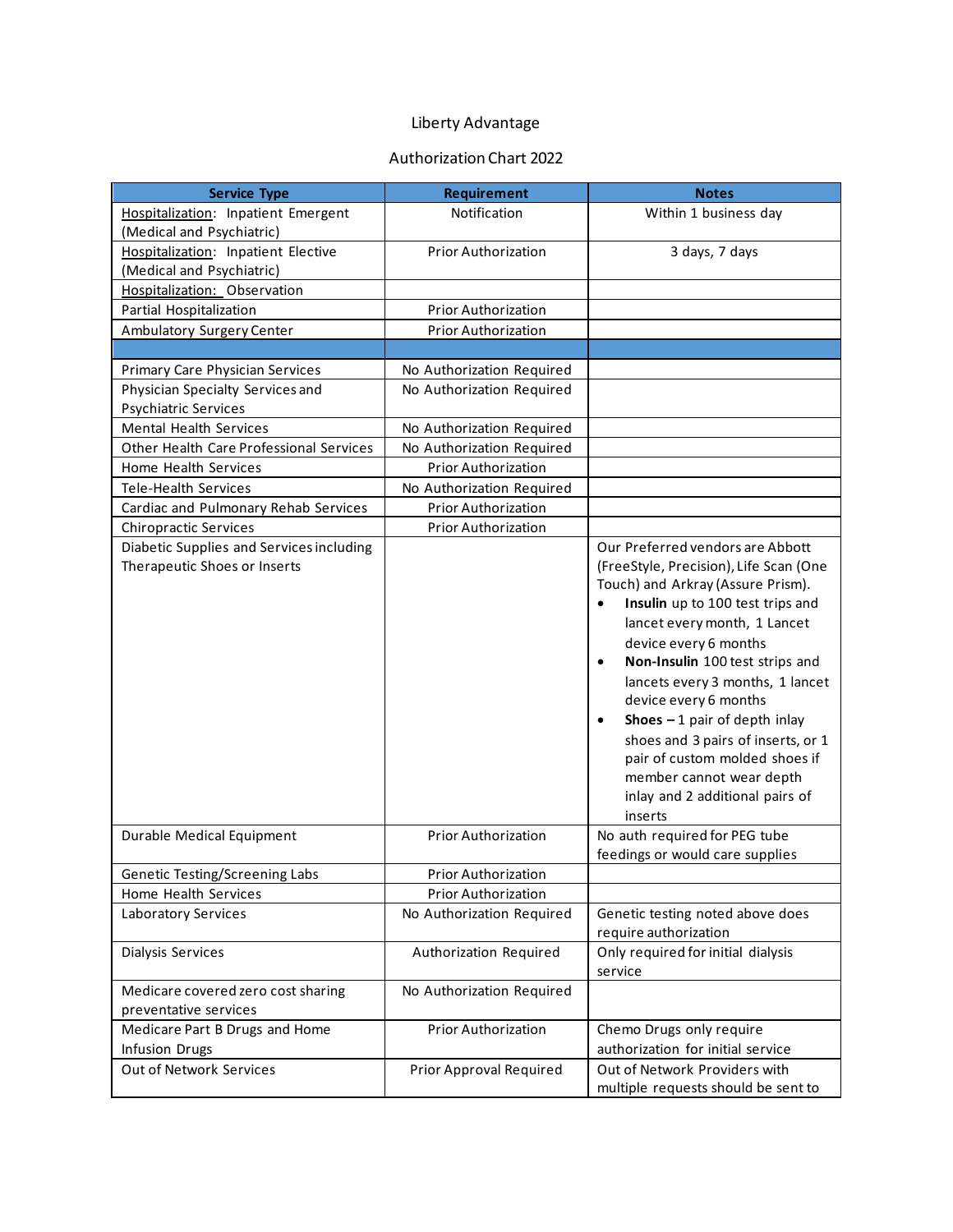|                                                                                        |                                                                            | network development for                                                                                                                                               |
|----------------------------------------------------------------------------------------|----------------------------------------------------------------------------|-----------------------------------------------------------------------------------------------------------------------------------------------------------------------|
|                                                                                        |                                                                            | contracting                                                                                                                                                           |
|                                                                                        |                                                                            |                                                                                                                                                                       |
| Outpatient Diagnostic Procedures and<br>Tests                                          | <b>Prior Authorization</b>                                                 | No auth when services are rendered<br>in nursing facility or physician's<br>office.                                                                                   |
| Outpatient Diagnostic Therapeutic<br>Radiology Services                                | <b>Prior Authorization</b>                                                 | X-Rays and point of care ultrasound<br>do not require authorization.                                                                                                  |
| <b>Outpatient Hospital Services</b>                                                    | <b>Prior Authorization</b>                                                 | Blood transfusions do not require<br>authorization. Wound care requires<br>authorization for services performed<br>but no authorization required for<br>office visit. |
| <b>Outpatient Substance Abuse Services</b>                                             | <b>Prior Authorization</b>                                                 |                                                                                                                                                                       |
| <b>Outpatient Blood Services</b>                                                       | No Authorization Required                                                  |                                                                                                                                                                       |
|                                                                                        |                                                                            |                                                                                                                                                                       |
| Part A Skilled Nursing Facility Services-<br>Skill in Place or Treat in Place Services | <b>Prior Authorization</b>                                                 | See SIP Criteria                                                                                                                                                      |
| Part A Skilled Nursing Facility: Post-<br>Acute                                        | <b>Prior Authorization</b>                                                 | Required for all non-capitated<br>facilities                                                                                                                          |
| Part B Therapy - Occupational, Physical<br>or Speech Therapy Services                  | <b>Prior Authorization</b>                                                 | No authorization required if in a<br>capitated facility with previous<br>hospital stay. Review will take place<br>every 12 <sup>th</sup> visit.                       |
| <b>Substance Abuse Services</b>                                                        | <b>Prior Authorization</b>                                                 |                                                                                                                                                                       |
| <b>Opioid Treatment Program</b>                                                        | <b>I-SNP Authorization</b><br>Required, C-SNP No<br>Authorization Required |                                                                                                                                                                       |
| Prosthetics/Medical Supplies                                                           | Authorization Required                                                     |                                                                                                                                                                       |
| <b>Podiatry Services</b>                                                               | No Authorization Required                                                  |                                                                                                                                                                       |
| Non-Emergent Ambulance                                                                 | No Authorization Required                                                  |                                                                                                                                                                       |
|                                                                                        |                                                                            |                                                                                                                                                                       |
| <b>Transportation Services</b>                                                         | No Authorization Required                                                  | **See notes on C-SNP criteria                                                                                                                                         |
| Meal Benefit                                                                           | $**$                                                                       | ** See notes below                                                                                                                                                    |
| Comprehensive Dental                                                                   | **                                                                         | ** See notes below                                                                                                                                                    |
| <b>Hearing Aides</b>                                                                   | $* *$                                                                      | ** See notes below                                                                                                                                                    |